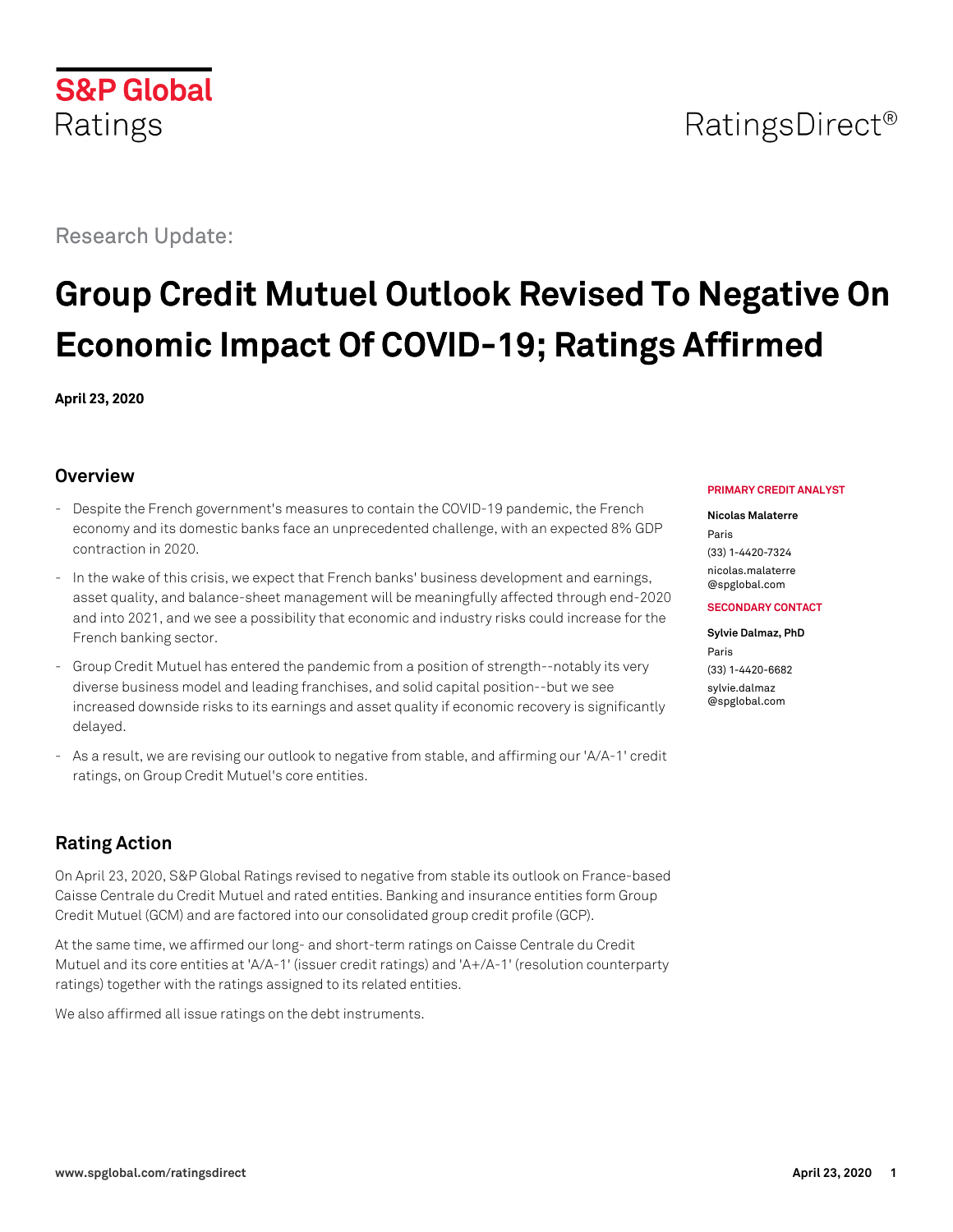### **Rationale**

Today's rating action follows a review of several Western European banking sectors, including the French one. We revised our trend to negative from stable on our economic risk and industry risk for France's Bank Industry Country Risk Assessment, or BICRA. The anchor for a domestic bank in France remains 'bbb+'. France is in group 3, like the U.S., the U.K., Australia, the Netherlands, and Denmark.

Until the start of March, French banks, like their European counterparts, were fully engaged with the same two key themes that have been paramount in recent years--harmonizing balance sheet strength with solid investor returns, and identifying how to refine business and operating models in the face of the looming risks and opportunities of the digital era. For the short term at least, the COVID-19 pandemic has changed (almost) everything. We are now expecting a close to 8% GDP contraction in France, and 7.3% in the eurozone, before a rebound of about 6% in 2021. Even under this base case, the effects of COVID-19 will be evident for long after the pandemic subsides.

French and European authorities have delivered unprecedented policy responses in the form of monetary, fiscal, and regulatory support to their economies. However, while we expect banks in France to remain broadly resilient in the face of this short-term cyclical shock, we expect that it will have a meaningful impact on asset quality, revenues, profitability, liquidity, and, potentially, capitalization.

The mutualist group entered the pandemic from a position of strength given its strong bancassurance business model, solid capital position, good efficiency in the French context, and sound assets. Nevertheless, we see now an increased risk that we could revise down our capital assessment because asset quality in the small business/entrepreneurs and larger corporate (mostly operated by subsidiary CIC) portfolios may deteriorate moderately, along with some sectors more affected by COVID-19-related disruptions. Housing loans, which form a large part of the book, should continue to perform well, though. We note that the intense market volatility in first-quarter 2020, compounded by low interest rates, could also weaken the solvency of large insurance operations.

We believe the weakening of the group's stand-alone credit profile, currently 'a', could in theory be offset by incorporating one notch of uplift for additional loss-absorbing capacity (ALAC) support into our ratings. Still, the group has so far issued a lower amount of bail-inable debt, unlike all other French banks that are deemed Globally Systemically Important (G-SIBS).

## **Outlook**

The negative outlook on Caisse Centrale du Credit Mutuel and its core banking entities (Group Credit Mutuel or GCM) reflects our view that economic and industry risks in the French banking market have risen due to the recession that will happen in 2020 as a result of the COVID-19 pandemic.

#### **Downside scenario**

More specifically, we could lower our 'A' issuer credit rating on the banking group's core members in the next 12-24 months if we were to see a weakening of the group SACP, unless this were offset by a bail-inable cushion of debts commensurate with one notch of ALAC uplift. A lower group SACP for GCM would still result in a negative rating action on the group's subordinated instruments,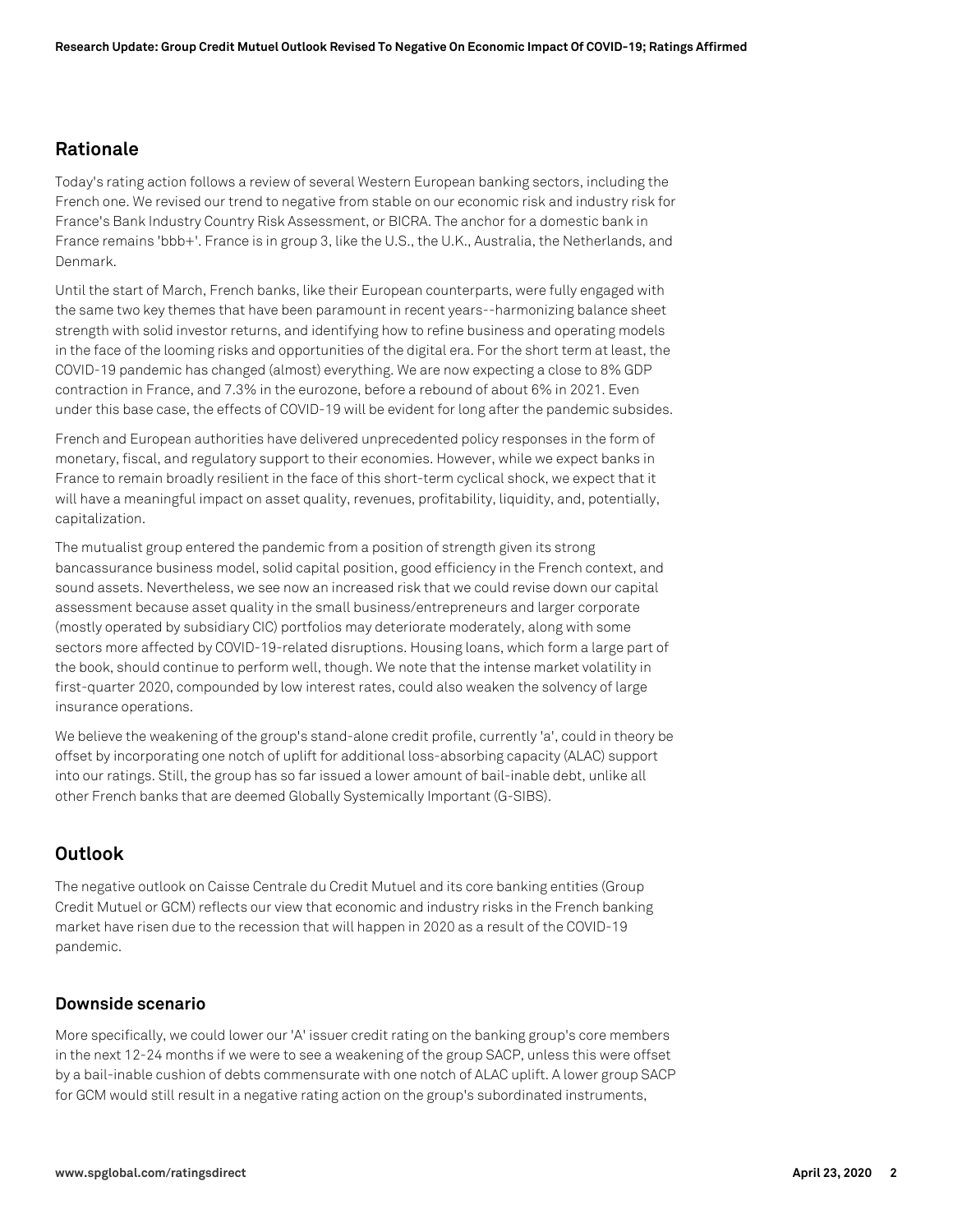including senior nonpreferred note—since those instruments would not benefit from an ALAC notch.

A weakening of group creditworthiness and lower ratings could result from us revising down our economic and industry risks in the French banking market, and lowering our French banking industry anchor to 'bbb'. We could also lower our ratings in the next 12-24 months if we observed the group engaging in more rapid growth of risk assets, leading to a projected RAC ratio of below 10%, or if intragroup tensions with CMA were to heighten once again, challenging the group's function, damaging its reputation, and weakening its operating performance.

#### **Upside scenario**

We would revise the outlook to stable once the pandemic recedes and when the prospects of an economic recovery in France become clearer. We would also revise the outlook back to stable if the group built bail-inable buffers offsetting a weaker SACP while maintaining strong capitalization.

## **Ratings Score Snapshot**

#### **Ratings Score Snapshot**

|                              | Т٥                   | From                 |
|------------------------------|----------------------|----------------------|
| <b>Issuer Credit Rating</b>  | A/Negative/A-1       | A/Stable/A-1         |
| <b>SACP</b>                  | a                    | a                    |
| Anchor                       | $bbb +$              | bbb+                 |
| <b>Business Position</b>     | $Strong(+1)$         | Strong (+1)          |
| Capital and Earnings         | $Strong(+1)$         | Strong (+1)          |
| <b>Risk Position</b>         | Adequate (0)         | Adequate (0)         |
| <b>Funding and Liquidity</b> | Avge and Adequate(0) | Avge and Adequate(0) |
| Support                      | (0)                  | (0)                  |
| <b>ALAC Support</b>          | (0)                  | (0)                  |
| <b>GRE Support</b>           | (0)                  | (0)                  |
| Group Support                | (0)                  | (0)                  |
| Sovereign Support            | (0)                  | (0)                  |
| <b>Additional Factors</b>    | (0)                  | (0)                  |

# **Related Criteria**

- General Criteria: Hybrid Capital: Methodology And Assumptions, July 1, 2019
- General Criteria: Group Rating Methodology, July 1, 2019
- Criteria | Financial Institutions | General: Methodology For Assigning Financial Institution Resolution Counterparty Ratings, April 19, 2018
- Criteria | Financial Institutions | General: Risk-Adjusted Capital Framework Methodology, July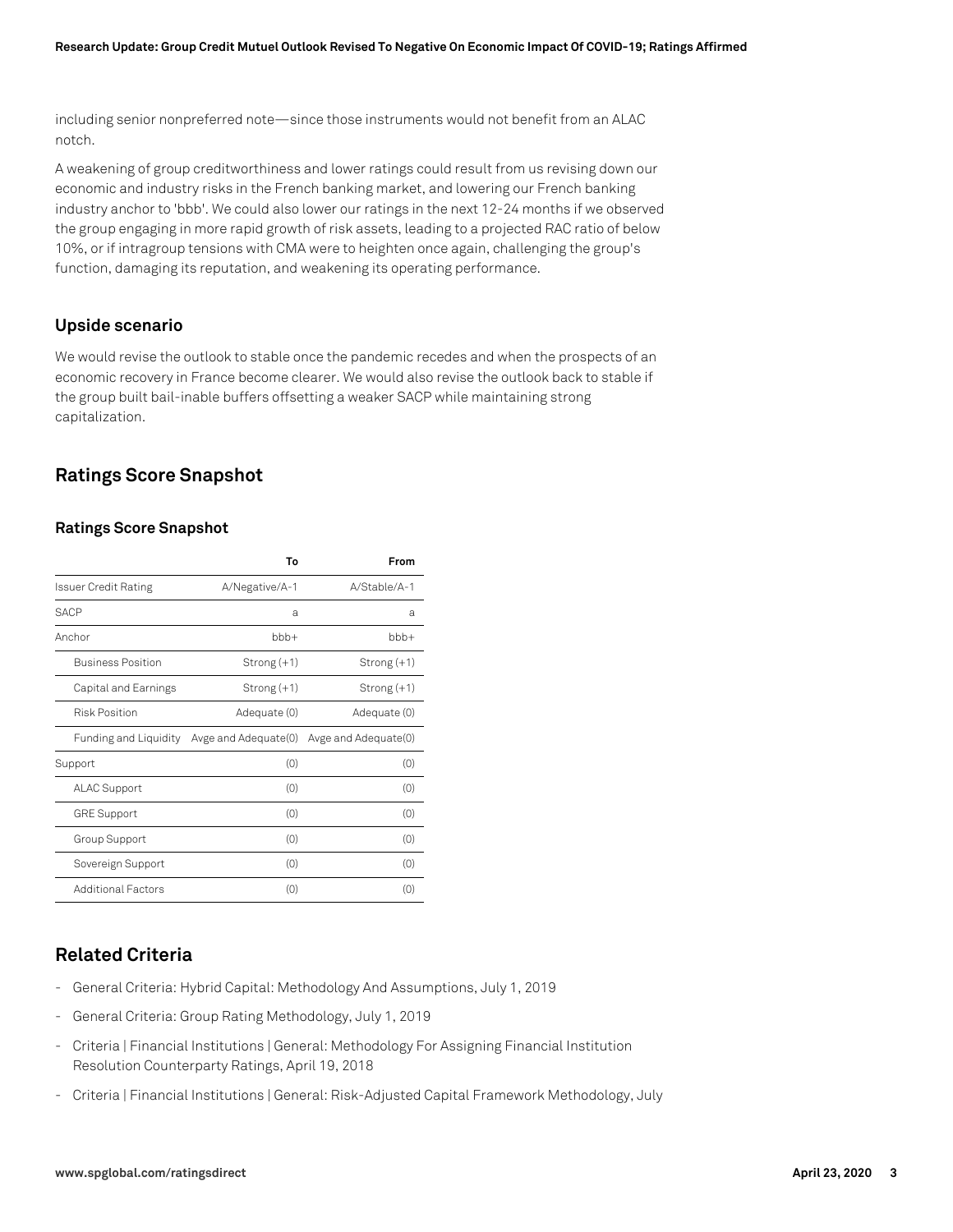#### 20, 2017

- General Criteria: Methodology For Linking Long-Term And Short-Term Ratings, April 7, 2017
- General Criteria: Guarantee Criteria, Oct. 21, 2016
- Criteria | Financial Institutions | Banks: Bank Rating Methodology And Assumptions: Additional Loss-Absorbing Capacity, April 27, 2015
- General Criteria: Principles For Rating Debt Issues Based On Imputed Promises, Dec. 19, 2014
- Criteria | Financial Institutions | Banks: Quantitative Metrics For Rating Banks Globally: Methodology And Assumptions, July 17, 2013
- Criteria | Financial Institutions | Banks: Banking Industry Country Risk Assessment Methodology And Assumptions, Nov. 9, 2011
- Criteria | Financial Institutions | Banks: Banks: Rating Methodology And Assumptions, Nov. 9, 2011
- General Criteria: Use Of CreditWatch And Outlooks, Sept. 14, 2009
- Criteria | Financial Institutions | Banks: Commercial Paper I: Banks, March 23, 2004

#### **Related Research**

- Negative Rating Actions Taken On Various French Banks On Deepening COVID-19 Downside Risks, April 23, 2020
- How COVID-19 Risks Prompted European Bank Rating Actions, April 23, 2020
- Europe's AT1 Market Faces The COVID-19 Test: Bend, Not Break, April 22, 2020
- How COVID-19 Is Affecting Bank Ratings, April 22, 2020
- Europe Braces For A Deeper Recession In 2020, April 20, 2020
- European Banks' First-Quarter Results: Many COVID-19 Questions, Few Conclusive Answers, April 1, 2020
- COVID-19: The Steepening Cost To The Eurozone And U.K. Economies, March 26, 2020
- COVID-19 Countermeasures May Contain Damage To Europe's Financial Institutions For Now, March 13, 2020
- The Coronavirus Will Shave 50 Basis Points Off Eurozone Growth, March 4, 2020
- Credit Mutuel, Nov. 25, 2019

Certain terms used in this report, particularly certain adjectives used to express our view on rating relevant factors, have specific meanings ascribed to them in our criteria, and should therefore be read in conjunction with such criteria. Please see Ratings Criteria at www.standardandpoors.com for further information. A description of each of S&P Global Ratings' rating categories is contained in "S&P Global Ratings Definitions" at https://www.standardandpoors.com/en\_US/web/guest/article/-/view/sourceId/504352 Complete ratings information is available to subscribers of RatingsDirect at www.capitaliq.com. All ratings affected by this rating action can be found on S&P Global Ratings' public website at www.standardandpoors.com. Use the Ratings search box located in the left column. Alternatively, call one of the following S&P Global Ratings numbers: Client Support Europe (44) 20-7176-7176; London Press Office (44) 20-7176-3605; Paris (33) 1-4420-6708; Frankfurt (49) 69-33-999-225; Stockholm (46) 8-440-5914; or Moscow 7 (495) 783-4009.